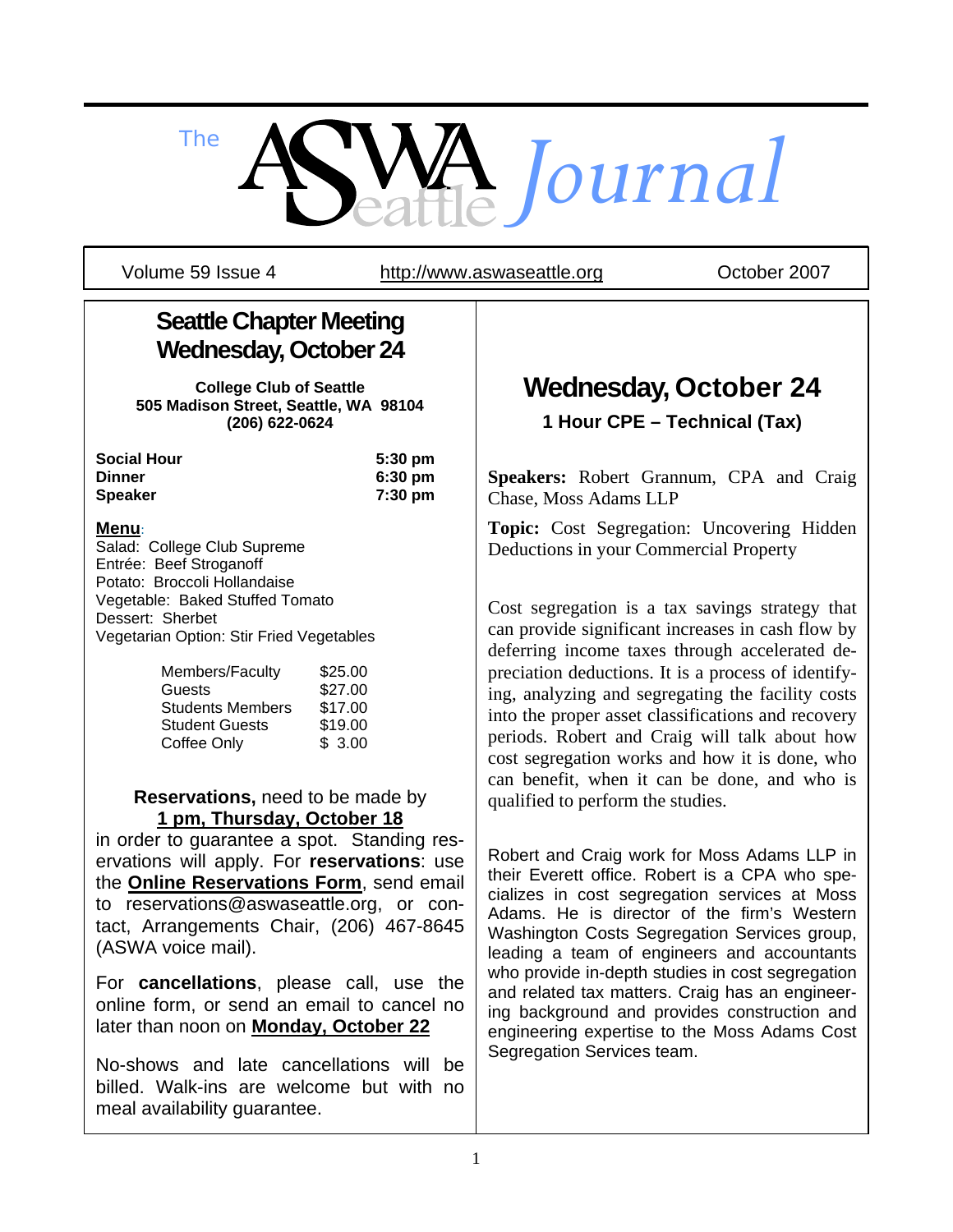

## **President's Message October 2007**

Hello Ladies: Autumn has arrived with the long, dark evenings, lots of ripe fruit from the trees and tax deadlines Galore. It seems as if even those of us who are not Tax Accountants are in a dead sprint as we hurry up to get Quarter end, Year-end and Budget documents put together before the glorious disruption of the National Conference and Holiday Season. But take a moment and remember to breathe deeply through all of the hurry, hurry. There are only 24 hours in a day and our families need our attention as much as our clients and bosses do. The big difference, of course, is that my family does not get 40 hours a week of my attention scheduled for its concerns! In all seriousness, pencil your friends from the ASWA into your life – they call it Balance.

#### **Rachel Petrich president@aswaseattle.org**

# **ASWA/Seattle University Fall Tax Seminar - December 7, 2007**

**\* \* \* \* \* \* \* \* \* \* \* \* \* \* \* \* \* \* \* \* \* \* \* \* \* \* \* \* \* \* \* \* \* \* \* \* \* \* \* \* \* \* \* \* \* \* \* \***

Join us for this year's annual ASWA/Seattle University Fall Tax Seminar. Support women in leadership! We will have all women speakers at this continuing education seminar December 7, 2007. See the ASWA calendar page on the ASWA-Seattle website for a link to the registration form. Registration will close Friday, November 30, 2007, and we are limiting attendance at 45 participants.

This year we are opening up the seminar to the tax division of the Washington State Bar (courtesy of Jennifer Gellner) and to Certified Financial Planners (courtesy of Michelle Fait). We are working to certify the CPE for both of these organizations

Susan Weihrich with Seattle University and the ASWA Fall Tax Seminar Committee are doing our best to sponsor a 'green' seminar: We will save 3,000 pieces of paper by having the speaker materials emailed to you prior to the seminar. No more wondering what is in those notebooks on your bookshelves! You will now be able to cut and paste from the materials and search for ideas and references electronically! No plastic bottles will be used and you will be able to make choices from a mini-buffet to reduce materials that have to be discarded or recycled. Each participant will receive a mug so that you will already have a container for coffee, tea or water. **You can win a prize if you arrive via something other than a single occupant vehicle.** Additionally we have incorporated your suggestions for extra hot water, a better offering of teas, and more healthy choices for breakfast items.

Topics for the seminar are technical but we think they are also interesting and timely! We hope to bring you the best CPE at a very reasonable price. Net proceeds from the Seminar accrue to the Seattle Chapter of ASWA!

Hope to see you in December. The Fall Tax Seminar Committee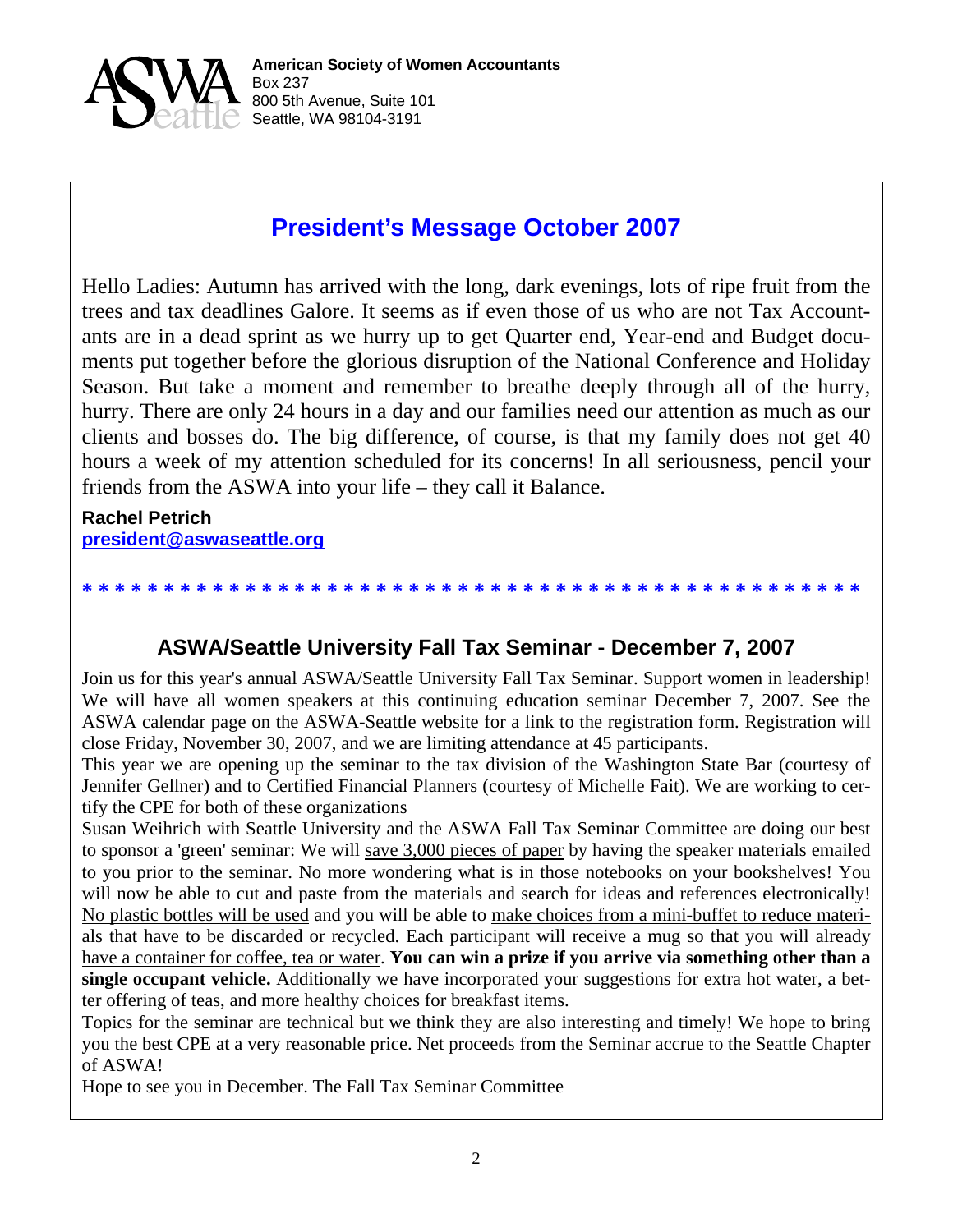

### **Announcements**

### **\* \* \* \* \* \* \* \* \* \* \* \* \* \* \* \* \* \* \* \* \* \* \* \* \* \* \* \* \* \* \* \* \* \* \* \* \* \* \* \* \* \* \* \* \* \* \* \* Attention ASWA Members! 2007 Joint National Conference**

I know that by now you've received the JNC program in the mail. You've probably perused the topics and set it aside to review again later. Let me suggest that you pick it up again and register today to invest in yourself professionally! In addition to great CPE and networking, we are very excited to host Ms. Cynthia Cooper as our keynote speaker. Ms. Cooper is best known for her role in uncovering the largest corporate fraud in history while she was Vice President of Internal Audit at WorldCom. In 2002, she was named one of Time Magazine's "Persons of the Year". (The magazine has named Persons of the Year since 1927, with fewer than 10 women receiving the distinction.) So, your investment in the JNC will cover stimulating CPE (including Ms. Cooper), unbelievable networking, a little ASWA official business, and plenty of opportunity for fun and relaxation. As a kid who grew up watching a certain Disney show might say .... "M…I…C (see ya real soon in Orlando), K...E...Y (Why? Because the JNC's the place to be in October!) ... M..O..U..S..E. And feel free to contact me with questions. Monika Miles, ASWA National Treasurer and JNC Chair - monika@labhartmiles.com

**\* \* \* \* \* \* \* \* \* \* \* \* \* \* \* \* \* \* \* \* \* \* \* \* \* \* \* \* \* \* \* \* \* \* \* \* \* \* \* \* \* \* \* \* \* \* \***

### **Foundation Update**

The Foundation Board is very excited about the upcoming JNC in Orlando! For the first time, we will **recognize outstanding women of achievement from each of the six Regions in ASWA** through our Balance Awards program. Also, please join us at our Wine and Cheese Reception on Friday evening at 5:30 pm and take this opportunity to greet these exceptional women. This event will also be your last chance to bid on any of our silent auction items, not to mention the fact that we will also have an outstanding door prize for some lucky winner! Please note that tickets for the Wine and Cheese event are included in your registration. Additional tickets for family members, guests and business associates may be purchased for \$25.

**ASWA Educational Foundation's Dress for Success Drive!** As part of the ASWA Educational Foundation's mission to promote and advance financial literacy, the Foundation has developed a relationship with Dress for Success. The mission of Dress for Success is to promote the economic independence of disadvantaged women by providing professional attire, a network of support and the career development tools to help women thrive in work and in life. Please plan to support the Foundation's first Dress for Success event that will be an "Accessory Drive" at the upcoming 2007 JNC in Orlando. To support this great cause, please plan to bring one or more of the following accessories and undergarments with you to the conference:

1) New or gently used purses (black, tan, brown - neutral colors only please)

2) New or gently used jewelry (conservative, small, tasteful - earrings, necklaces, watches/bracelets)

3) New bras - must be new with tags still on, and must be in neutral colors and smooth front styles. Only band sizes 36 and up and cup sizes C, D, DD are needed.

And don't forget that you can always send these donations along with a chapter member if you are unable to attend the JNC!

**\* \* \* \* \* \* \* \* \* \* \* \* \* \* \* \* \* \* \* \* \* \* \* \* \* \* \* \* \* \* \* \* \* \* \* \* \* \* \* \* \* \* \* \* \* \* \***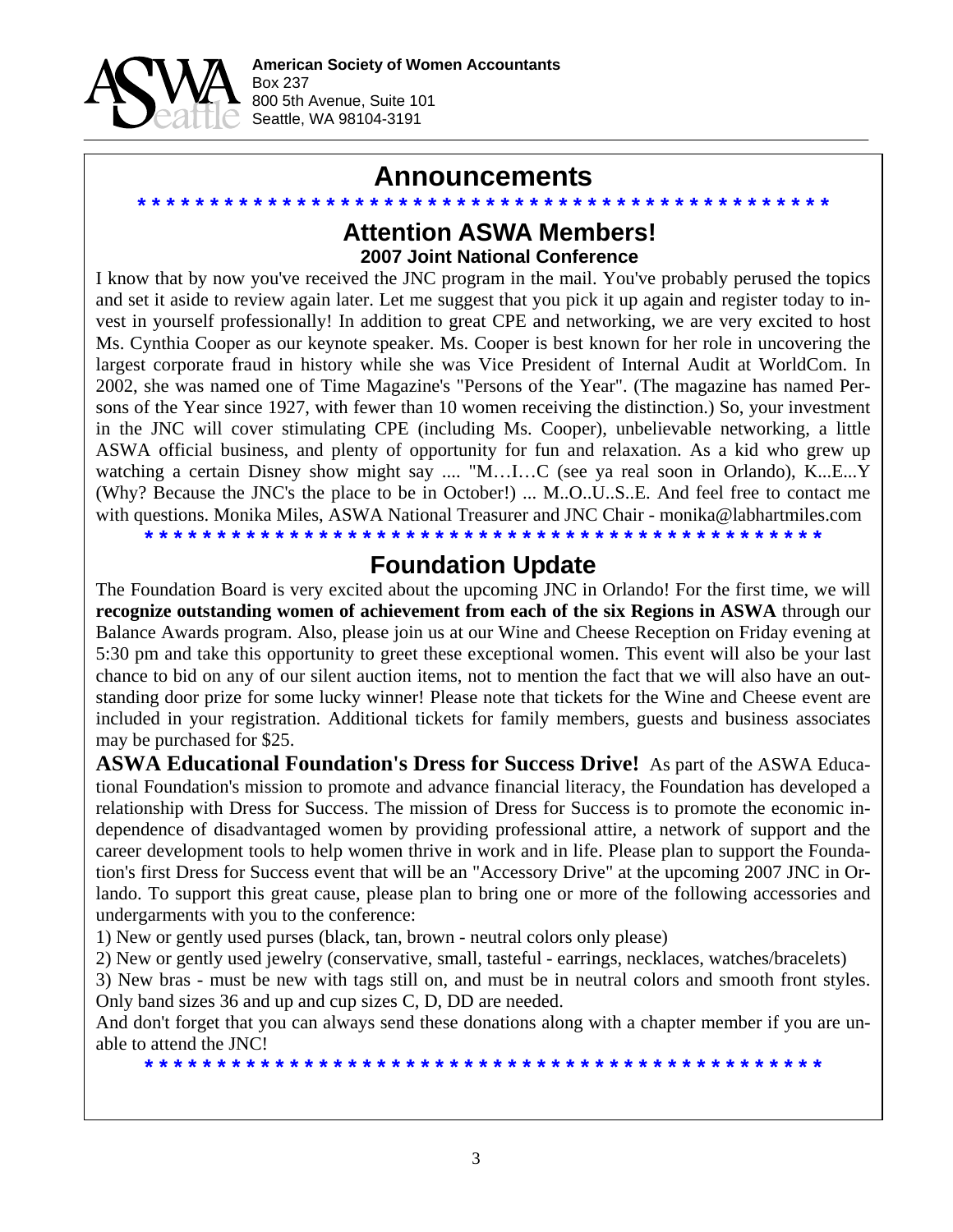

### **The Importance of Recognizing Employees**

by Noreen Florio (**noreen.florio@rhi.com**)

If you want to instill loyalty and create a positive corporate culture, don't underestimate the power of regularly patting accounting staff on the back for a job well done. Praising your employees for stellar work is vital to maintaining morale and boosting productivity. Offering a simple "thank you" may have more impact on people than you realize. In a recent survey commissioned by Accountemps, workers polled cited frequent recognition of accomplishments as the most effective non-monetary motivator. Following are excellent ways to show high-performing team members you value their dedication and hard work: Say it like you mean it. There is no substitute for inspiring employees on a regular basis by offering your gratitude for their efforts. But don't give praise just for the sake of giving praise. Your attempts to motivate will backfire if people don't consider your words heart-

felt.

Publicize achievements. Spread the word about noteworthy individual and team accomplishments during meetings or in e-mails to your entire department. When one of your accountants truly goes above and beyond the call of duty, consider acknowledging his or her efforts in the company newsletter or in a memo to senior management.

Explain the bigger picture. People tend to work harder when they know their work matters. To help your staff feel more personally invested in the success of the organization, share information about the business and how standout efforts contribute to the company's bottom line and overall goals.

Make it formal. While company-wide recognition programs may already exist, you can create more targeted initiatives for your team. Tie the program to your department's mission and identify specific actions that merit honors. To encourage buy-in, ask your staff to help establish the guidelines and brainstorm possible rewards.

When your accountants exceed your expectations, complete projects at record speed or come in under budget, remember to show your appreciation promptly. Put simply, managers who take the time to offer kudos reap significant benefits in terms of increased employee output and retention.

Accountemps is the world's first and largest temporary staffing service specializing in the placement of accounting, finance and bookkeeping professionals. The company has more than 350 offices throughout North America, Europe, Australia and New Zealand, and offers online job search services at **www.accountemps.com.**